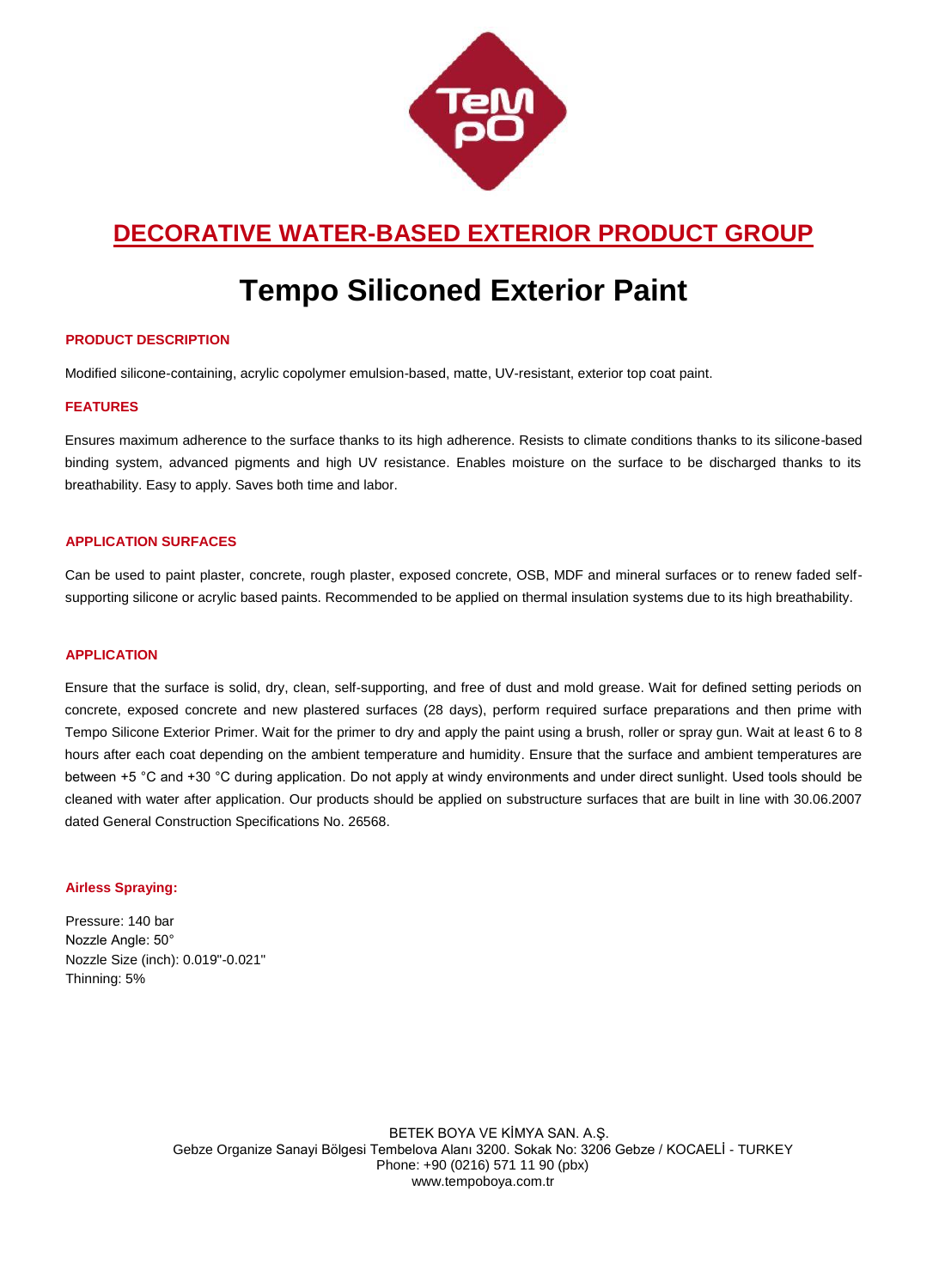

# **THINNING RATIO**

Thin by 15% maximum with clean water in brush and roller applications. Thin by 5% maximum with clean water in spray gun applications. Remember that it is crucial to thin the products at the same ratio in order to minimize the tone differences between different packages in applications covering large areas.

## **CONSUMPTION**

11 m<sup>2</sup> area can be painted in a single coat with 1 Liter. (7 m<sup>2</sup> area can be painted in a single coat with 1 kg.) It can be change due

to surface kind, thinning ratio , weather conditions and painter. Perform a controlled sample run to estimate the precise

consumption.

## **DRYING TIME (at 20 °C, 65% RH):**

Touch dry: 1-2 hours

Between coats: 6-8 hours Final drying: 24 hours

#### **STORAGE**

May be stored for 3 years in its unopened packaging in a cool and dry environment protected against frost and direct sunlight.

#### **PACKAGING**

20Kg, 10Kg, 3Kg,15 L, 7.5 L, 2.5 L

#### **WARNING WORD**

CAUTION

## **HAZARD PHRASE**

H317 May cause an allergic skin reaction.

#### **PRECAUTIONARY PHRASES**

- P101 If medical advice is needed, have the product container or label at hand.
- P102 Keep out of reach of children.
- P103 Read label before use.
- P261 Avoid breathing dust/fume/gas/mist/vapors/spray.
- P280 Wear protective gloves/protective clothing/eye protection/face protection.
- P321 Specific treatment required (see label).
- P363 Wash contaminated clothing before reuse.
- P333+P313 If skin irritation or a rash occurs: Get medical advice/attention.
- P501 Dispose of contents/container in accordance with local, regional, national and international regulations.

BETEK BOYA VE KİMYA SAN. A.Ş. Gebze Organize Sanayi Bölgesi Tembelova Alanı 3200. Sokak No: 3206 Gebze / KOCAELİ - TURKEY Phone: +90 (0216) 571 11 90 (pbx) [www.tempoboya.com.tr](http://www.tempoboya.com.tr/)